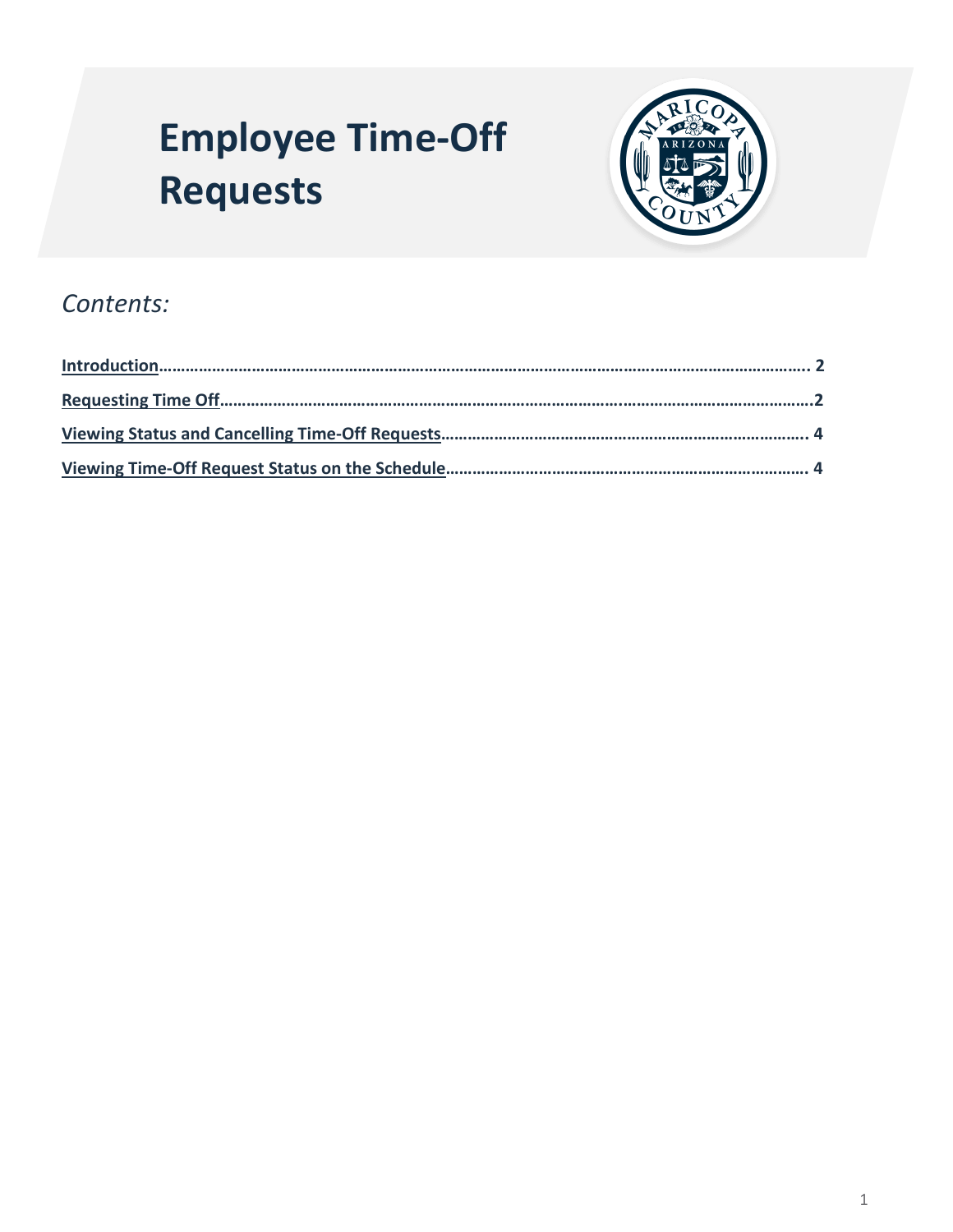### **Introduction**

This guide details how to request time-off from dashboard, view, and cancel requests.

## <span id="page-1-0"></span>**Requesting Time Off**

*Starting Point: Dashboard*

| <b>Step</b>    | <b>Action</b>                                                                                                                                                                                                                                                                                                                                                                                                                                                                                                           |  |  |
|----------------|-------------------------------------------------------------------------------------------------------------------------------------------------------------------------------------------------------------------------------------------------------------------------------------------------------------------------------------------------------------------------------------------------------------------------------------------------------------------------------------------------------------------------|--|--|
| $\mathbf{1}$   | <b>Time Off</b><br><b>BALANCE AS OF</b><br>雦<br>Oct 2, 2020<br><b>Donated Sick Leave</b><br>0 Hours<br><b>Emergency Family Leave Paid</b><br><b>330.13 Hours</b><br>In the Time Off tile, click Request Time Off.<br><b>Emergency Family Leave Unpaid</b><br>80 Hours<br>The Request Time Off window will open:<br><b>Emergency Paid Sick Leave</b><br>80 Hours<br><b>Floating Personal Day</b><br>0 Hours<br>0 Hours<br><b>FMLA</b><br>+5 MORE BALANCES<br><b>ME VIEW TIME OFF REQUESTS</b><br><b>REQUEST TIME OFF</b> |  |  |
| $\overline{2}$ | Select the pay code, duration type, and date:<br>Request Time Off<br>Х<br>圙<br>New Time Off Request<br>PAY CODE<br>$\checkmark$<br>DURATION TYPE<br>$\checkmark$<br>Select Duration Type<br>₩<br>▦<br><b>End Date</b><br>Start Date<br>COMMENT<br>(Optional)<br>h<br>150 / 150<br>REVIEW<br><b>X</b> CANCEL                                                                                                                                                                                                             |  |  |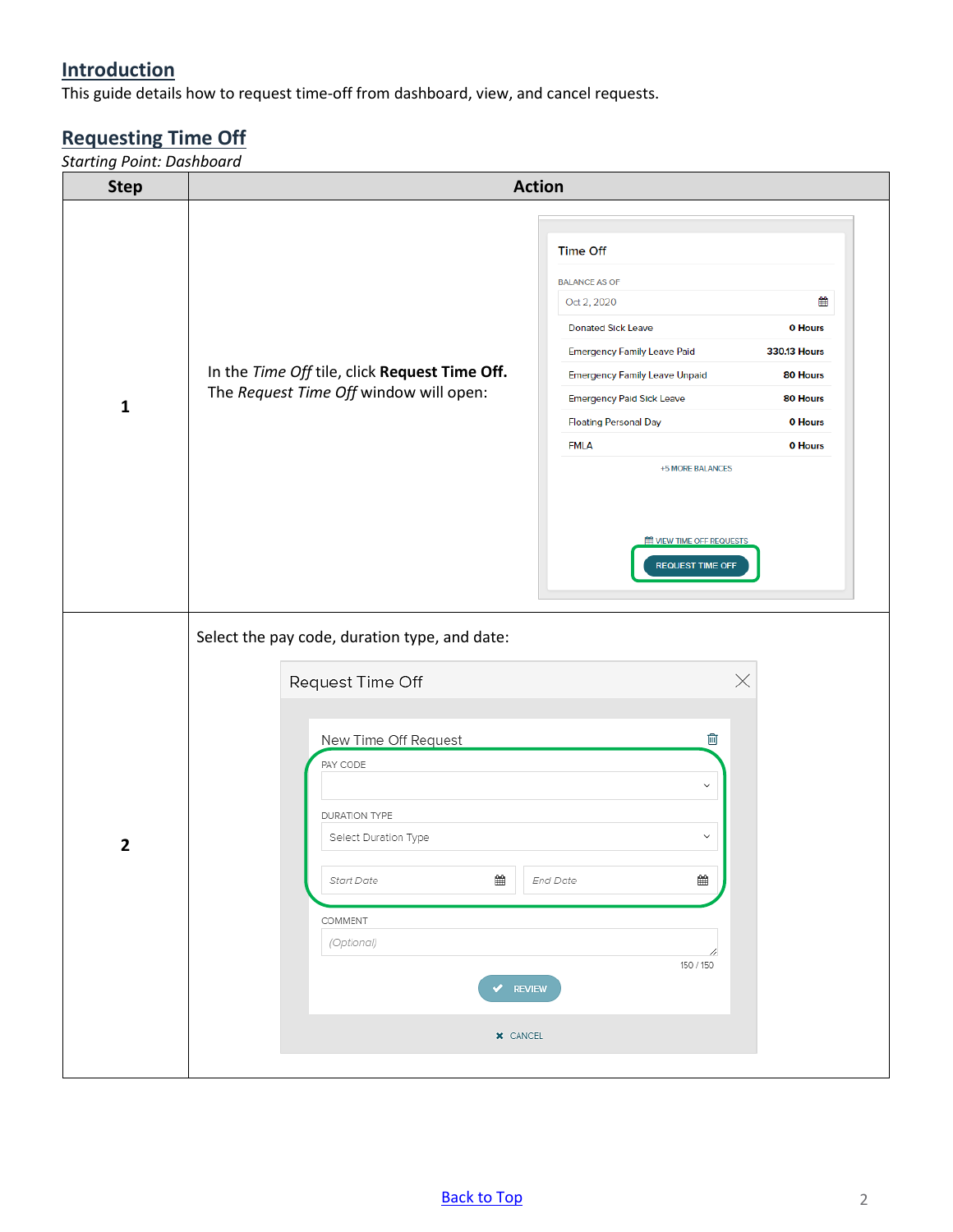|   | Note: If you do not have a schedule in the system, you will need to choose "Hours" for the |  |
|---|--------------------------------------------------------------------------------------------|--|
|   | duration, then specify the start time and number of hours for the request:                 |  |
|   | Request Time Off                                                                           |  |
|   |                                                                                            |  |
|   | 勔<br>New Time Off Request                                                                  |  |
|   | PAY CODE<br>VAC-Vacation<br>$\checkmark$                                                   |  |
|   | DURATION TYPE                                                                              |  |
|   | Hours<br>$\checkmark$                                                                      |  |
| 3 | 雦<br>▦<br>Start Date<br>End Date                                                           |  |
|   | START TIME<br>HRS PER DAY                                                                  |  |
|   | 3.00<br>8:00 AM                                                                            |  |
|   | COMMENT                                                                                    |  |
|   | (Optional)                                                                                 |  |
|   | 150 / 150<br><b>REVIEW</b>                                                                 |  |
|   |                                                                                            |  |
|   | <b>X</b> CANCEL                                                                            |  |
|   |                                                                                            |  |
|   | Once the request fields are complete, click Review:                                        |  |
|   | Request Time Off                                                                           |  |
|   |                                                                                            |  |
|   | 勔<br>New Time Off Request<br>PAY CODE                                                      |  |
|   | VAC-Vacation<br>$\checkmark$                                                               |  |
|   | DURATION TYPE                                                                              |  |
| 4 | $\checkmark$<br>Full Day                                                                   |  |
|   | ▦<br>▦<br>01/19/2021<br>01/19/2021                                                         |  |
|   | Your schedule for Jan 19, 2021 ?                                                           |  |
|   | COMMENT                                                                                    |  |
|   | (Optional)<br>150 / 150                                                                    |  |
|   | $\blacktriangleright$ REVIEW                                                               |  |
|   | <b>X</b> CANCEL                                                                            |  |
|   |                                                                                            |  |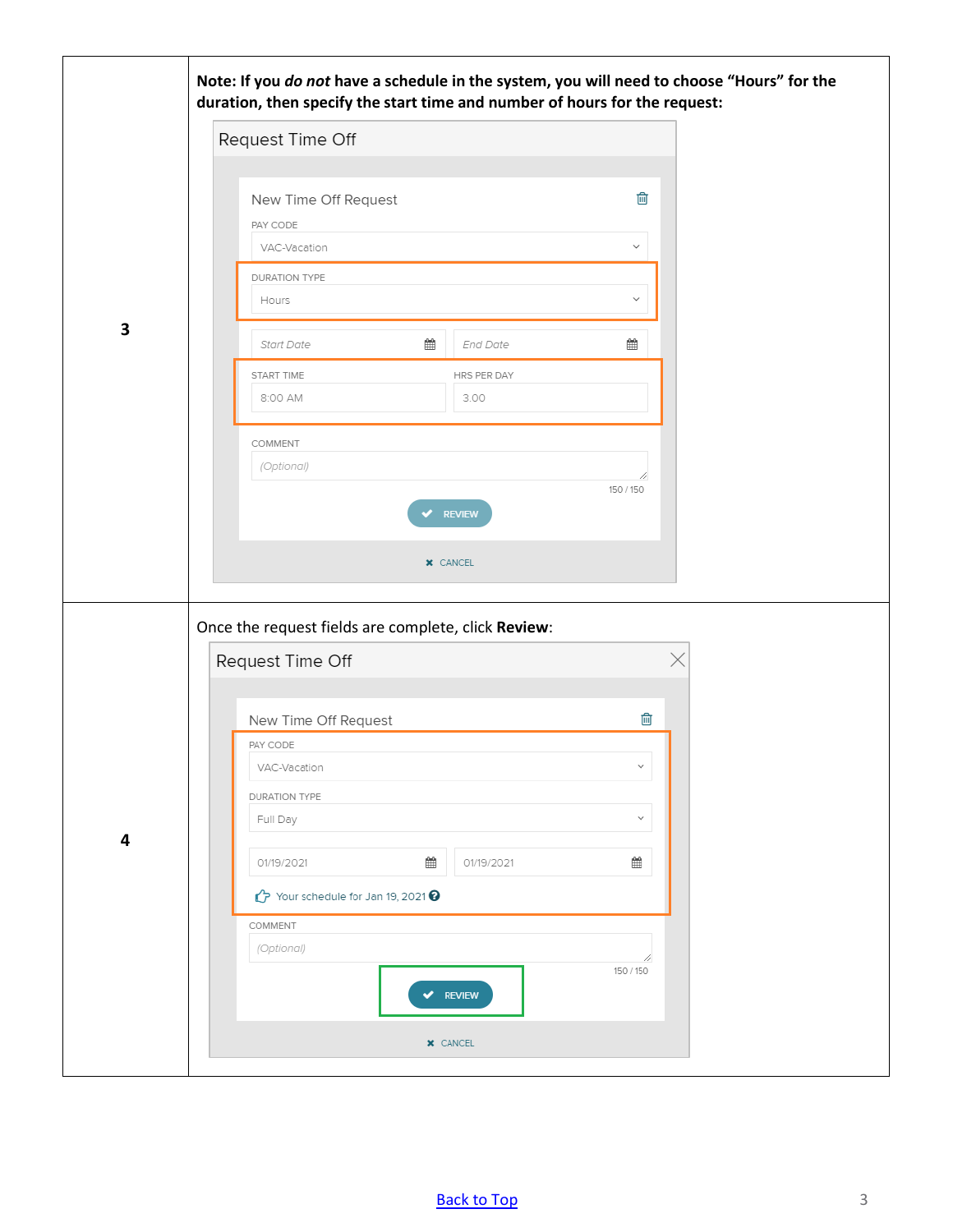| X<br>Request Time Off<br>P<br>VAC-Vacation<br>Oct 26, 2020<br>5<br>/ Full Day<br><b>O</b> NEW REQUEST<br><b>SEND FOR APPROVAL</b> |  |
|-----------------------------------------------------------------------------------------------------------------------------------|--|
|                                                                                                                                   |  |
|                                                                                                                                   |  |
|                                                                                                                                   |  |
| <b>X</b> CANCEL                                                                                                                   |  |
| You will be taken to a page confirming your request as pending:                                                                   |  |
| Request Time Off<br>×                                                                                                             |  |
| 6<br>匬<br>Vacation, Pending<br>Jul 25, 2019 - Jul 26, 2019<br>/ Full Days                                                         |  |

#### <span id="page-3-0"></span>**Viewing Status and Cancelling Time-Off Requests**

*Starting Point: Dashboard* 

| <b>Step</b>  |                                                               | <b>Action</b>                                                                                                                                                                                                                                                                                                                                                                                                     |
|--------------|---------------------------------------------------------------|-------------------------------------------------------------------------------------------------------------------------------------------------------------------------------------------------------------------------------------------------------------------------------------------------------------------------------------------------------------------------------------------------------------------|
| $\mathbf{1}$ | In the Time Off tile, click<br><b>View Time Off Requests:</b> | <b>Time Off</b><br><b>BALANCE AS OF</b><br>雦<br>Oct 2, 2020<br><b>Donated Sick Leave</b><br>0 Hours<br><b>Emergency Family Leave Paid</b><br>330.13 Hours<br><b>Emergency Family Leave Unpaid</b><br>80 Hours<br><b>Emergency Paid Sick Leave</b><br>80 Hours<br><b>Floating Personal Day</b><br>0 Hours<br><b>FMLA</b><br>0 Hours<br>+5 MORE BALANCES<br><b>MEW TIME OFF REQUESTS</b><br><b>REQUEST TIME OFF</b> |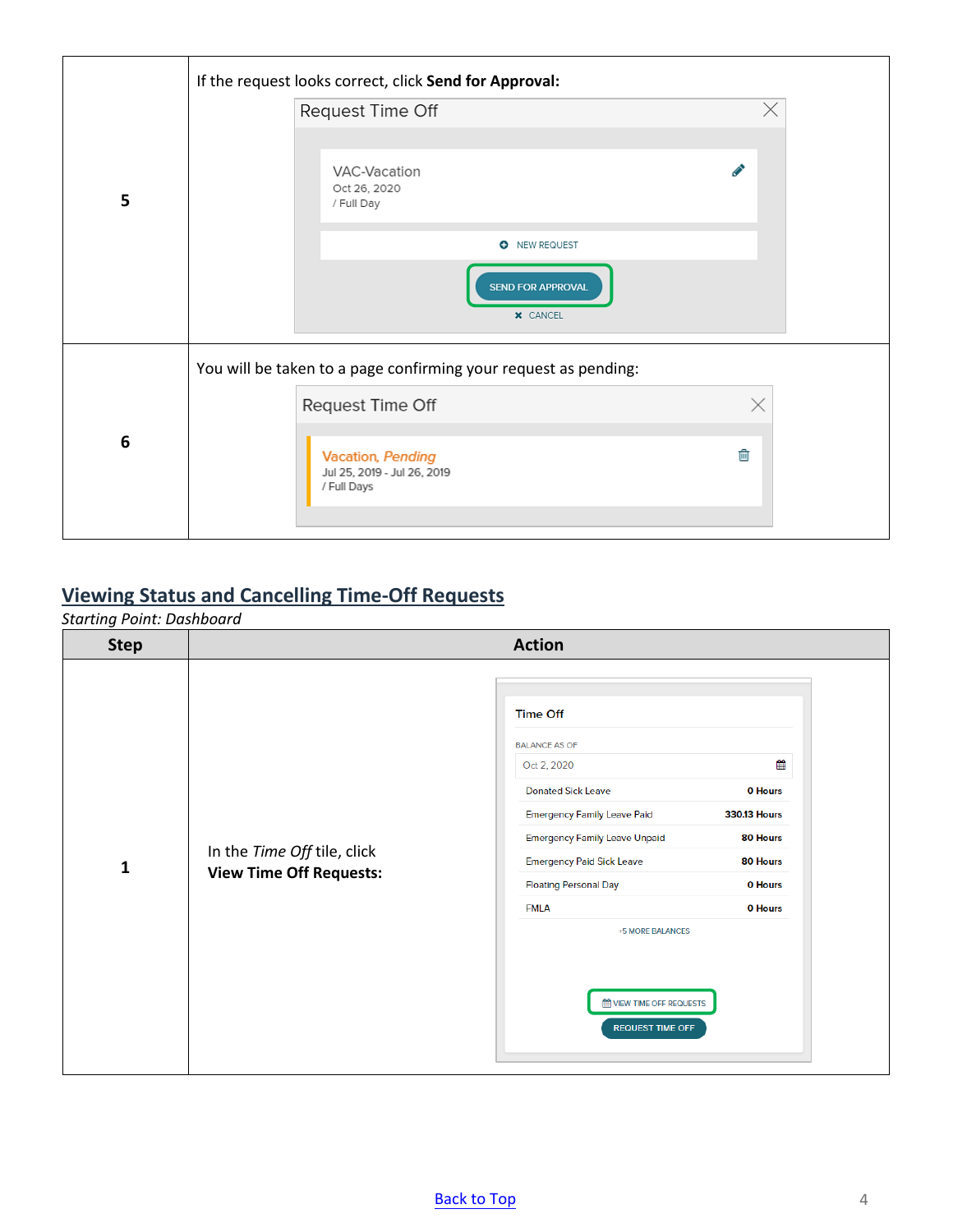|                |                                     | The Time Off Request History window will fly out:                                                                                                                                  |                   |   |
|----------------|-------------------------------------|------------------------------------------------------------------------------------------------------------------------------------------------------------------------------------|-------------------|---|
|                | < BACK                              | Your Time Off Request History                                                                                                                                                      |                   |   |
| $\overline{2}$ |                                     | Approved<br>Pending                                                                                                                                                                | Cancelled         |   |
|                | <b>TYPE</b>                         | <b>DATE:</b>                                                                                                                                                                       | <b>SUBMITTED</b>  |   |
|                | <b>O</b> JDP-Jury Duty<br>Submitted | Oct 29, 2020<br>Full Day                                                                                                                                                           | Oct 1, 2020       | 會 |
|                |                                     | To view your time-off request status, select Pending, Approved or Cancelled. Here you can view<br>the type and date of the request, when it was submitted, and cancel the request: |                   |   |
|                | $\langle$ BACK                      | Your Time Off Request History                                                                                                                                                      |                   |   |
| 3              |                                     | Pending<br>Approved                                                                                                                                                                | Cancelled         |   |
|                | <b>TYPE</b>                         | <b>DATE</b>                                                                                                                                                                        | <b>SUBMITTED</b>  |   |
|                | <b>O</b> JDP-Jury Duty<br>Submitted | Oct 29, 2020<br>Full Day                                                                                                                                                           | Oct 1, 2020       | 俞 |
|                |                                     |                                                                                                                                                                                    |                   |   |
|                |                                     | To cancel a request, click the trash can icon. To return to the dashboard, click Back:<br>(Note: You can cancel requests in Pending or Approved status)                            |                   |   |
| 4              | $<$ BACK                            | Your Time Off Request History                                                                                                                                                      |                   |   |
|                |                                     | Pending<br>Approved                                                                                                                                                                | Cancelled         |   |
|                | <b>TYPE:</b>                        | <b>DATE:</b>                                                                                                                                                                       | <b>SUBMITTED:</b> |   |
|                | <b>O</b> JDP-Jury Duty<br>Submitted | Oct 29, 2020<br>Full Day                                                                                                                                                           | Oct 1, 2020       |   |
|                |                                     |                                                                                                                                                                                    |                   |   |

#### <span id="page-4-0"></span>**Viewing Time-Off Request Status on the Schedule**

You can monitor the status of your time-off requests in two ways:

- In the *Time Off* tile
- In the *Schedule* tile

Complete the following steps to view your requests from the Schedule tile. *Starting Point: Dashboard > Schedule*

| <b>Step</b> |                                               | <b>Action</b>                                 |
|-------------|-----------------------------------------------|-----------------------------------------------|
| 1           | On the dashboard,<br>click the Schedule tile: | <b>Schedule</b><br>Today<br>8:00 AM - 5:00 PM |